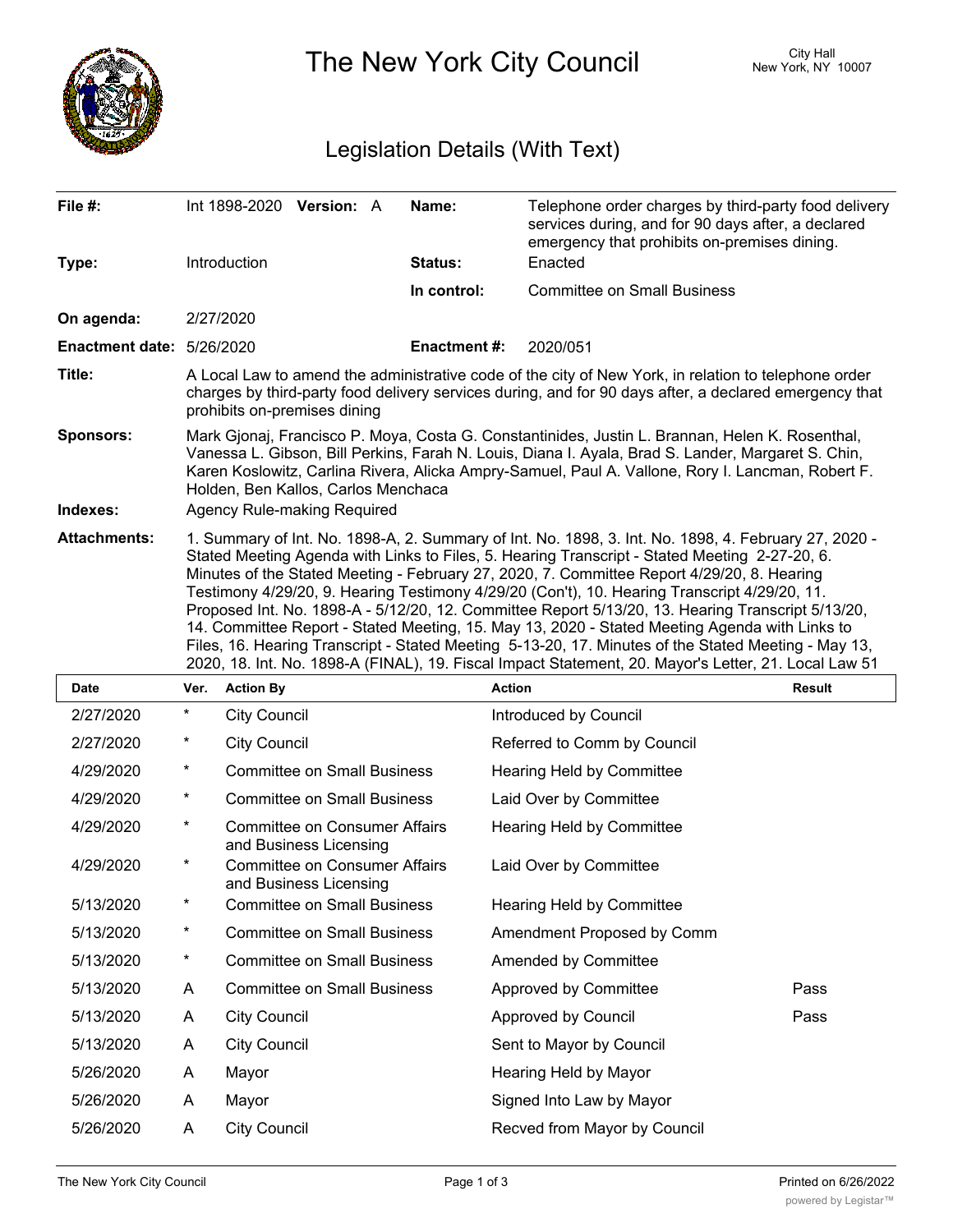## Int. No. 1898-A

By Council Members Gjonaj, Moya, Constantinides, Brannan, Rosenthal, Gibson, Perkins, Louis, Ayala, Lander, Chin, Koslowitz, Rivera, Ampry-Samuel, Vallone, Lancman, Holden, Kallos and Menchaca

A Local Law to amend the administrative code of the city of New York, in relation to telephone order charges by third-party food delivery services during, and for 90 days after, a declared emergency that prohibits onpremises dining

## Be it enacted by the Council as follows:

Section 1. Section 20-845 of the administrative code of the city of New York, as added by a local law for the year 2020 amending the administrative code of the city of New York, relating to fees charged by thirdparty food delivery services, as proposed in introduction number 1908-B for the year 2020, is amended by adding a new definition of "telephone order" in alphabetical order to read as follows:

Telephone order. The term "telephone order" means an order placed by a customer to a food service establishment through a telephone call forwarded by a call system provided by a third-party food delivery service.

§ 2. Chapter 5 of title 20 of the administrative code of the city of New York is amended by adding a new section 20-847 to read as follows:

§ 20-847 Telephone orders. a. No third-party food delivery service may charge any fee from a food service establishment for a telephone order if a telephone call between such establishment and a customer does not result in an actual transaction during such telephone call.

b. The requirements of this section apply only during a declared emergency and for a period of 90 days after the end of a declared emergency.

§ 3. Subdivision a of section 20-848 of the administrative code of the city of New York, as added by a local law for the year 2020 amending the administrative code of the city of New York, relating to fees charged by third-party food delivery services, as proposed in introduction number 1908-B for the year 2020, is amended to read as follows:

a. Any person that violates any provision of [this subchapter] section 20-846 or any rule promulgated